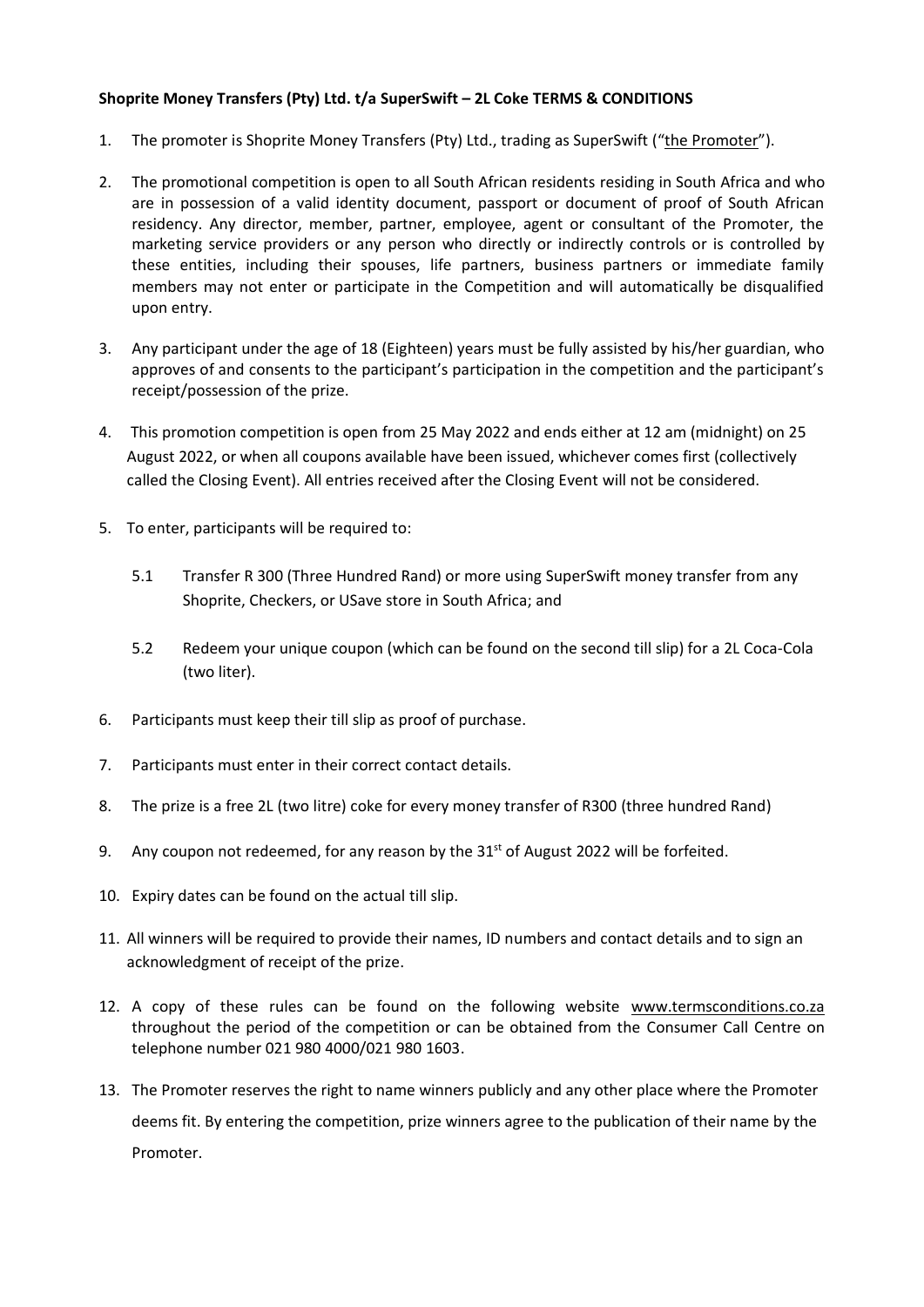- 14. Failure to redeem the coupon or a refusal or inability to comply herewith these requirements within 2 (Two) months will disqualify the winner.
- 15. Any personal data submitted by you will be used solely in accordance with current South African data protection legislation and the Promoter's privacy policy.
- 16. The Promoter shall not be responsible for any lost, damaged, delayed, incorrect or incomplete entries for any reason whatsoever. Proof of sending will not be accepted as proof of receipt.
- 17. The Promoter shall not be responsible for the failure of any technical element relating to this promotion that may result in an entry not being successfully submitted.
- 18. Responsibility is not accepted for entries lost, damaged or delayed as a result of any network, computer or cell phone hardware or software failure of any kind. Proof of sending will not be accepted as proof of receipt.
- 19. The Promoter reserves the right to disqualify any claim if fraud or cheating is suspected, including without limitation, through the manipulation of code or otherwise frequently falsifying data.
- 20. No applications from agents, third parties, organised groups or applications automatically generated by computer will be accepted. No incomplete or corrupted entries will be accepted. Entries will only be accepted if they comply with all entry instructions.
- 21. The prize is not exchangeable for cash and is not transferrable.
- 22. The Promoter reserves the right to use the images taken of the winners for publicity purposes in any manner they deem fit, without remuneration being made payable to the winner. However, the winner has the right to object to these images being used by written notification to the Promoter at Shoprite Head Office, Building 12, corner of William Dabs and Old Paarl road, Brackenfell Att : Legal Department.
- 23. The Promoter shall have the right to change or terminate the promotional competition immediately and without notice, if deemed necessary in its opinion and if circumstances arise outside of their control. In the event of such change or termination, all participants agree to waive any rights that they have in respect of this promotional competition and acknowledge that they will have no recourse against the Promoter or its agents.
- 24. In the event that the prize is not available despite the Promoter's reasonable endeavors to procure the prize, the Promoter reserves the right to substitute prizes of equal value.
- 25. Neither the Promoter, its agents, associated companies, nor any directors, officers or employees of such, shall be liable for any loss or damage, whether direct, indirect, consequential or otherwise arising from any cause whatsoever, which may be suffered by the participant.
- 26. The judges' decision is final and no correspondence will be entered into.
- 27. Participation in the promotional competition constitutes acceptance of the promotional competition rules and participants agree to abide by the rules.